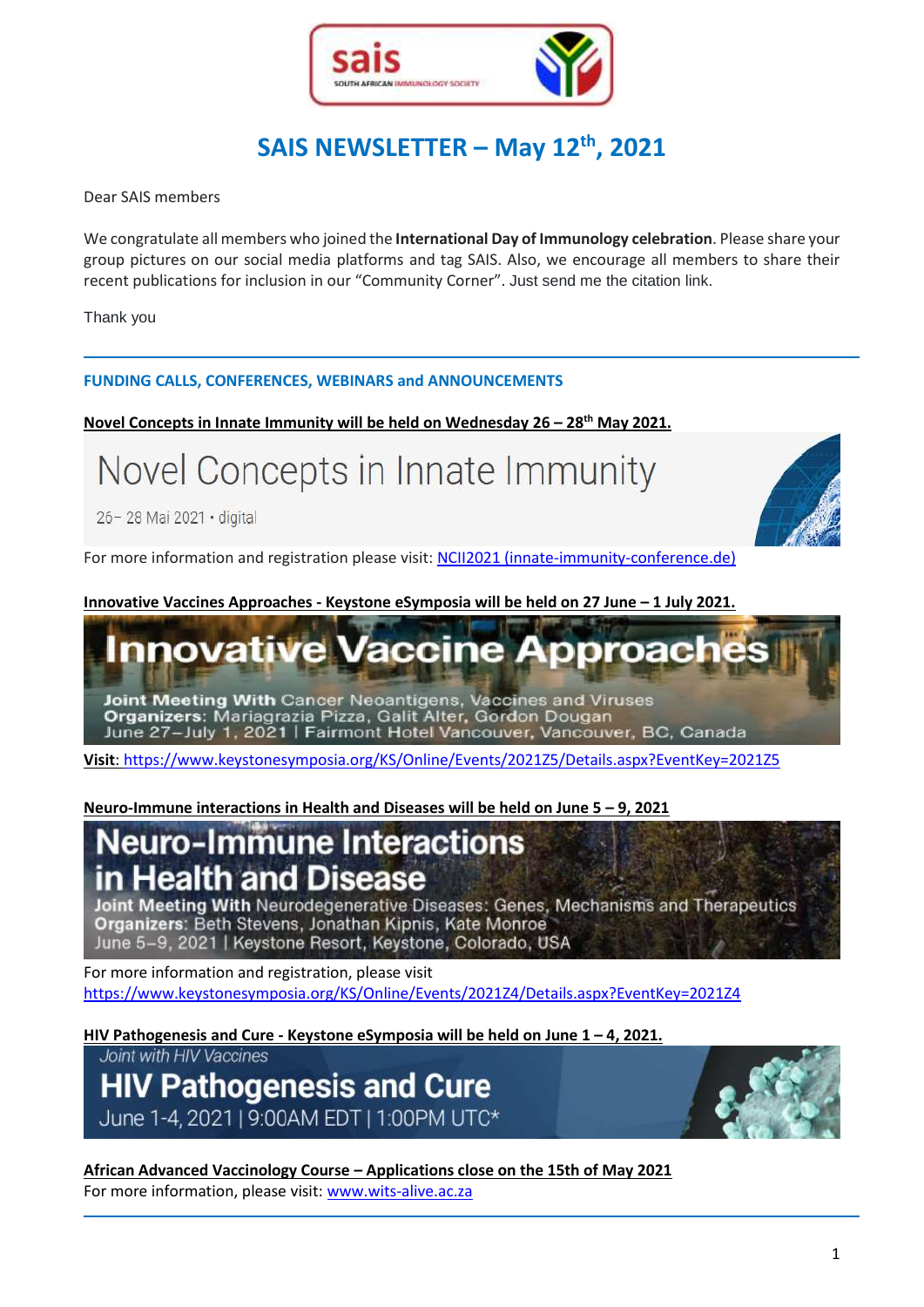

### **PUBLICATIONS and INTERESTING READS:**

**"In an ocean of ashes, islands of order": WHO's SARS-CoV-2 origin report** [https://www.thelancet.com/journals/laninf/article/PIIS1473-3099\(21\)00213-9/fulltext](https://www.thelancet.com/journals/laninf/article/PIIS1473-3099(21)00213-9/fulltext)

**Pfizer COVID vaccine protects against worrying coronavirus variants** [https://www.nature.com/articles/d41586-021-01222-](https://www.nature.com/articles/d41586-021-01222-5?utm_source=Nature+Briefing&utm_campaign=fa19a72f28-briefing-dy-20210507&utm_medium=email&utm_term=0_c9dfd39373-fa19a72f28-46191682) [5?utm\\_source=Nature+Briefing&utm\\_campaign=fa19a72f28-briefing-dy-](https://www.nature.com/articles/d41586-021-01222-5?utm_source=Nature+Briefing&utm_campaign=fa19a72f28-briefing-dy-20210507&utm_medium=email&utm_term=0_c9dfd39373-fa19a72f28-46191682)[20210507&utm\\_medium=email&utm\\_term=0\\_c9dfd39373-fa19a72f28-46191682](https://www.nature.com/articles/d41586-021-01222-5?utm_source=Nature+Briefing&utm_campaign=fa19a72f28-briefing-dy-20210507&utm_medium=email&utm_term=0_c9dfd39373-fa19a72f28-46191682)

**Neutralizing antibody vaccine for pandemic and pre-emergent coronaviruses <https://www.nature.com/articles/s41586-021-03594-0>**

**Response of the microbiome-gut-brain axis in Drosophila to amino acid deficit** <https://www.nature.com/articles/s41586-021-03522-2>

**Pre-market development times for innovative vaccines – to what extent are the COVID-19 vaccines outliers?**

<https://academic.oup.com/cid/advance-article/doi/10.1093/cid/ciab389/6259217>

**Antiseptic mouthwashes against sexually transmitted infections [https://www.thelancet.com/journals/laninf/article/PIIS1473-3099\(20\)30839-2/fulltext](https://www.thelancet.com/journals/laninf/article/PIIS1473-3099(20)30839-2/fulltext)**

**Low-dose amikacin in the treatment of Multidrug-resistant Tuberculosis (MDR-TB)** <https://bmcinfectdis.biomedcentral.com/articles/10.1186/s12879-021-05947-6>

**Refining MDR-TB treatment regimens for ultra-short therapy (TB-TRUST): study protocol for a randomized controlled trial**

<https://bmcinfectdis.biomedcentral.com/articles/10.1186/s12879-021-05870-w>

**Use of T-SPOT.TB for the diagnosis of unconventional pleural tuberculosis is superior to ADA in high prevalence areas: a prospective analysis of 601 cases** <https://bmcinfectdis.biomedcentral.com/articles/10.1186/s12879-020-05676-2>

**Virus-mediated inactivation of anti-apoptotic Bcl-2 family members promotes Gasdermin-E-dependent pyroptosis in barrier epithelial cells [https://www.cell.com/immunity/fulltext/S1074-7613\(21\)00174-6](https://www.cell.com/immunity/fulltext/S1074-7613(21)00174-6)**

**SARS-CoV-2 exacerbates pro-inflammatory responses in myeloid cells through C-type lectin receptors and Tweety family member 2** [https://www.cell.com/immunity/fulltext/S1074-7613\(21\)00212-0](https://www.cell.com/immunity/fulltext/S1074-7613(21)00212-0)

**[Landmark TB trials results published in New England Journal of Medicine](https://www.tbonline.info/posts/2021/5/6/landmark-tb-trials-results-published-new-england-j/)** <https://www.tbonline.info/posts/2021/5/6/landmark-tb-trials-results-published-new-england-j/>

**[TB immune response discovery could significantly reduce disease harm](https://www.tbonline.info/posts/2021/5/10/tb-immune-response-discovery-could-significantly-r/)** <https://www.tbonline.info/posts/2021/5/10/tb-immune-response-discovery-could-significantly-r/>